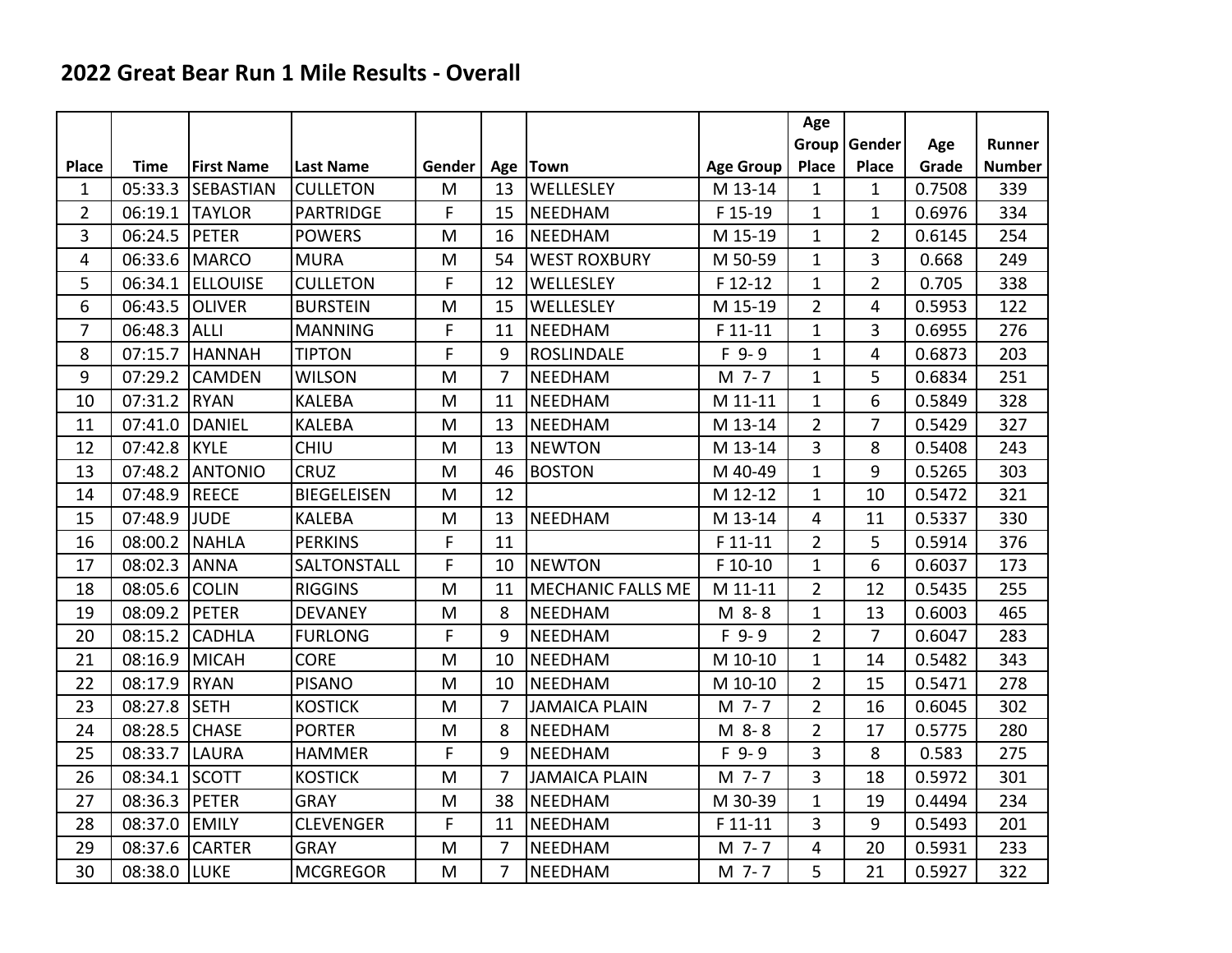| 31 |                | 08:41.8 ZACHARY     | <b>CHIU</b>        | M  | 11             | <b>NEWTON</b>          | M 11-11   | 3              | 22 | 0.5058 | 244 |
|----|----------------|---------------------|--------------------|----|----------------|------------------------|-----------|----------------|----|--------|-----|
| 32 | 08:42.0 ANLAN  |                     | <b>FENG</b>        | M  | 8              | WELLESLEY              | M 8-8     | 3              | 23 | 0.5626 | 240 |
| 33 | 08:47.2 RUBY   |                     | <b>BIEGELEISEN</b> | F  | 8              | <b>NEEDHAM</b>         | $F 8 - 8$ | $\mathbf{1}$   | 10 | 0.5864 | 320 |
| 34 | 08:48.2 EMMA   |                     | <b>CHEUNG</b>      | F  | 10             |                        | F 10-10   | $\overline{2}$ | 11 | 0.5512 | 372 |
| 35 | 08:53.4 CASEY  |                     | <b>OWEN</b>        | F  | 42             |                        | F40-49    | $\mathbf{1}$   | 12 | 0.5107 | 373 |
| 36 |                | 08:54.2 BROOKS      | <b>WILSON</b>      | M  | $\overline{7}$ | <b>NEEDHAM</b>         | M 7-7     | 6              | 24 | 0.5747 | 371 |
| 37 | 08:54.4        | <b>ALAN</b>         | <b>PISANO</b>      | M  | 45             | NEEDHAM                | M 40-49   | $\overline{2}$ | 25 | 0.4577 | 279 |
| 38 | 08:55.2   MAYA |                     | <b>PORTER</b>      | F  | 11             | NEEDHAM                | $F11-11$  | 4              | 13 | 0.5306 | 282 |
| 39 |                | 08:56.3   MONIQUE   | <b>PORTER</b>      | F  | 44             | <b>NEEDHAM</b>         | F40-49    | $\overline{2}$ | 14 | 0.5199 | 281 |
| 40 | 08:57.3        | <b>ALYSSA</b>       | REMIZOVA           | F  | 8              | <b>LEXINGTON</b>       | $F 8 - 8$ | $\overline{2}$ | 15 | 0.5753 | 247 |
| 41 | 08:57.4 BECCA  |                     | <b>BOOKSTON</b>    | F  | 9              | <b>NEEDHAM</b>         | $F$ 9-9   | 4              | 16 | 0.5572 | 326 |
| 42 | 09:06.3 KEVIN  |                     | <b>MCKENNEY</b>    | M  | 44             | <b>NEEDHAM</b>         | M 40-49   | 3              | 26 | 0.4444 | 235 |
| 43 | 09:06.9   MAYA |                     | <b>MCKENNEY</b>    | F  | 9              | <b>NEEDHAM</b>         | $F$ 9-9   | 5              | 17 | 0.5476 | 310 |
| 44 |                | 09:19.3 ROBERT      | <b>FELDMAN</b>     | M  | 52             | <b>NEEDHAM</b>         | M 50-59   | $\overline{2}$ | 27 | 0.4624 | 229 |
| 45 | 09:19.7        | <b>BROOKE</b>       | <b>FELDMAN</b>     | F  | 8              | NEEDHAM                | $F 8-8$   | 3              | 18 | 0.5523 | 228 |
| 46 |                | 09:22.2 BROOKE      | <b>DEVANEY</b>     | F  | 10             | <b>NEEDHAM</b>         | F 10-10   | 3              | 19 | 0.5179 | 285 |
| 47 | 09:24.1        | <b>MATTHEW</b>      | <b>KERNS</b>       | M  | 39             | <b>NEEDHAM</b>         | M 30-39   | $\overline{2}$ | 28 | 0.4144 | 253 |
| 48 | 09:35.5        | <b>CLARA</b>        | <b>KOSTICK</b>     | F  | 10             | <b>JAMAICA PLAIN</b>   | $F$ 10-10 | 4              | 20 | 0.5059 | 300 |
| 49 | 09:36.0 AIDEN  |                     | <b>TAUBE</b>       | M  | 11             | <b>NEWTON</b>          | M 11-11   | 4              | 29 | 0.4582 | 221 |
| 50 | 09:38.4        | <b>JONATHAN</b>     | <b>MONSON</b>      | M  | 48             | <b>NEEDHAM</b>         | M 40-49   | 4              | 30 | 0.433  | 238 |
| 51 |                | 09:38.4 ROSEMARY    | <b>MONSON</b>      | F. | 8              | <b>NEEDHAM</b>         | $F 8 - 8$ | 4              | 21 | 0.5345 | 239 |
| 52 | 09:40.7        | <b>APOLLO</b>       | <b>BURT</b>        | M  | 7              | <b>DOVER</b>           | M 7-7     | 7              | 31 | 0.5287 | 237 |
| 53 | 09:45.1 HENRY  |                     | <b>RICO</b>        | M  | 10             | <b>NEEDHAM</b>         | M 10-10   | 3              | 32 | 0.4656 | 296 |
| 54 | 09:45.9 CLAIRE |                     | WELLS              | F  | 9              | <b>WELLESLEY HILLS</b> | $F$ 9-9   | 6              | 22 | 0.5111 | 204 |
| 55 | 09:52.2 SCOTT  |                     | <b>TAYLOR</b>      | M  | 41             | <b>NEEDHAM</b>         | M 40-49   | 5              | 33 | 0.4007 | 258 |
| 56 | 09:52.7        | <b>LAYLA</b>        | <b>TAYLOR</b>      | F  | 9              | <b>NEEDHAM</b>         | $F$ 9-9   | 7              | 23 | 0.5053 | 259 |
| 57 | 10:02.2 ADDIE  |                     | <b>DARY</b>        | F  | 8              |                        | $F 8 - 8$ | 5              | 24 | 0.5133 | 378 |
| 58 |                | 10:03.2   MADELEINE | NORMANDIN          | F  | 8              | <b>CANTON</b>          | $F 8 - 8$ | 6              | 25 | 0.5125 | 332 |
| 59 | 10:03.7        | <b>DARY</b>         | <b>FRANCOIS</b>    | M  | 58             |                        | M 50-59   | 3              | 34 | 0.4505 | 377 |
| 60 | 10:03.8   MARC |                     | <b>NORMANDIN</b>   | M  |                | 40 CANTON              | M 40-49   | 6              | 35 | 0.3901 | 333 |
| 61 | 10:06.2   BILL |                     | <b>THARIAN</b>     | M  | 64             |                        | M 60-69   | $\mathbf{1}$   | 36 | 0.4731 | 370 |
| 62 | 10:17.4 DAVID  |                     | <b>BEVANS</b>      | M  | 38             | <b>DEDHAM</b>          | M 30-39   | 3              | 37 | 0.3759 | 290 |
| 63 | 10:17.4 EMILIA |                     | <b>BEVANS</b>      | F  | 8              | <b>DEDHAM</b>          | $F 8 - 8$ | $\overline{7}$ | 26 | 0.5007 | 205 |
| 64 | 10:18.1 ELIZA  |                     | <b>SCHAFER</b>     | F  | 10             | NEEDHAM                | F 10-10   | 4              | 38 |        |     |
| 65 |                | 10:24.1   NATHANIEL | <b>COLE</b>        | M  | 6              | NEEDHAM                | M 6-6     | $\mathbf{1}$   | 39 | 0.517  | 299 |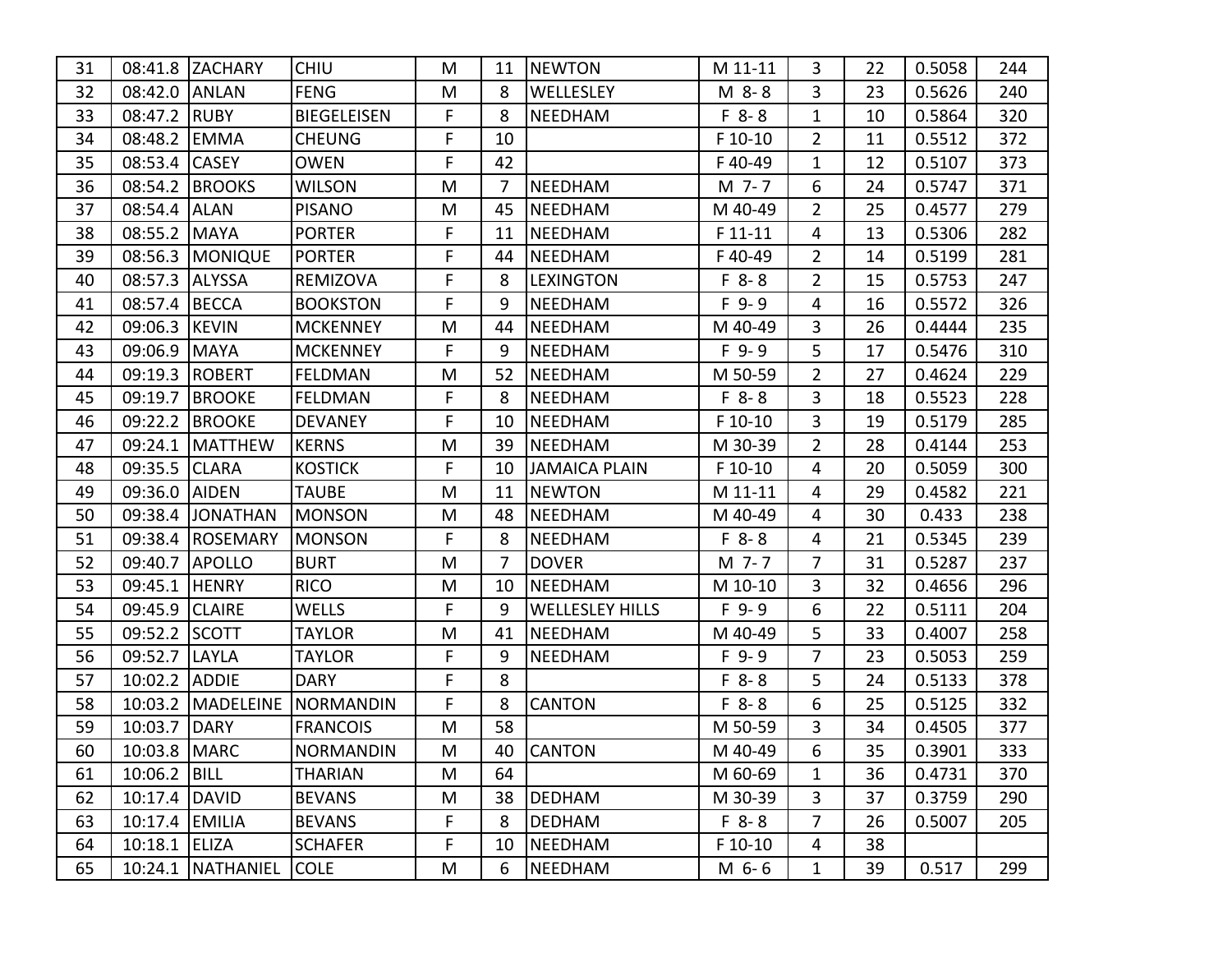| 66 | 10:24.3 ADAM   |                  | <b>COLE</b>       | M  | 40             | NEEDHAM                | M 40-49   | 7              | 40 | 0.3772 | 298 |
|----|----------------|------------------|-------------------|----|----------------|------------------------|-----------|----------------|----|--------|-----|
|    |                |                  | <b>STROESSNER</b> |    |                |                        |           |                |    |        |     |
| 67 | 10:24.3 AYLA   |                  | WALDMAN           | F  | 8              | <b>NEWTON</b>          | $F 8 - 8$ | 8              | 27 | 0.4951 | 277 |
| 68 | 10:33.1        | JAY.             | <b>CHRISTIAN</b>  | M  | 12             | <b>NEEDHAM</b>         | M 12-12   | $\overline{2}$ | 41 | 0.4053 | 286 |
| 69 | 10:38.9        | NORA ROSE        | <b>KALEBA</b>     | F  | 7              | <b>NEEDHAM</b>         | $F$ 7-7   | $\mathbf{1}$   | 28 | 0.5013 | 329 |
| 70 | 10:40.3        | <b>CHARLOTTE</b> | BURNSTEIN         | F  | 11             | <b>NEEDHAM</b>         | F 11-11   | 5              | 29 | 0.4435 | 202 |
| 71 | 10:41.8        | EMMA             | <b>MCGREGOR</b>   | F  | 9              | <b>NEEDHAM</b>         | $F$ 9-9   | 8              | 30 | 0.4666 | 270 |
| 72 |                | 10:42.2 ADRIENNE | <b>MATHIAS</b>    | F  | 39             | NEEDHAM                | F 30-39   | $\mathbf{1}$   | 31 | 0.4115 | 288 |
| 73 | 10:42.2 NORA   |                  | <b>MATHIAS</b>    | F  | $\overline{7}$ | <b>NEEDHAM</b>         | $F$ 7-7   | $\overline{2}$ | 32 | 0.4987 | 287 |
| 74 | 10:49.0        | DYLAN            | YANOFSKY          | M  | 6              | <b>NEEDHAM</b>         | M 6-6     | $\overline{2}$ | 42 | 0.4971 | 312 |
| 75 | 10:51.9        | ANDERSON         | <b>CORE</b>       | M  | 8              | <b>NEEDHAM</b>         | M 8-8     | 4              | 43 | 0.4505 | 342 |
| 76 | 10:53.0 JULIAN |                  | <b>PARSONS</b>    | M  | 13             | <b>MEDFIELD</b>        | M 13-14   | 5              | 44 | 0.3833 | 256 |
| 77 | 10:53.7 AIDAN  |                  | ZBRZEZNY          | M  | 9              | <b>NEEDHAM</b>         | M 9-9     | $\mathbf{1}$   | 45 | 0.4318 | 325 |
| 78 | 10:54.6        | <b>LOUISA</b>    | WOOLARD           | F  | 7              | NEEDHAM                | $F$ 7-7   | 3              | 33 | 0.4893 | 245 |
| 79 | 10:55.6        | <b>ELIZA</b>     | <b>CORE</b>       | F. | 45             | <b>NEEDHAM</b>         | F40-49    | 3              | 34 | 0.4304 | 341 |
| 80 | 11:01.0        | <b>FIONA</b>     | <b>GADA</b>       | F  | 7              | <b>NEEDHAM HEIGHTS</b> | $F$ 7-7   | 4              | 35 | 0.4846 | 344 |
| 81 | 11:06.4        | <b>PATTY</b>     | <b>CHRISTIAN</b>  | F. | 48             | <b>NEEDHAM</b>         | F40-49    | 4              | 36 | 0.4392 | 215 |
| 82 | 11:08.0        | <b>CHARLIE</b>   | <b>JASTER</b>     | M  | 8              | <b>AUBURNDALE</b>      | M 8-8     | 5              | 46 | 0.4397 | 231 |
| 83 | 11:09.8        | <b>CORI</b>      | <b>KOSTICK</b>    | F. | 41             | <b>JAMAICA PLAIN</b>   | F40-49    | 5              | 37 | 0.4023 | 207 |
| 84 | 11:45.4        | MAYA             | ANDERSON          | F  | 8              | <b>NEEDHAM</b>         | $F 8 - 8$ | 9              | 38 | 0.4382 | 209 |
| 85 |                | 11:47.8   LAUREN | WEITZER           | F. | 41             |                        | F40-49    | 6              | 39 | 0.3806 | 700 |
| 86 | 11:53.3        | <b>MARIA</b>     | REMIZOVA          | F  | 35             | <b>LEXINGTON</b>       | F 30-39   | 2              | 40 | 0.3604 | 248 |
| 87 | 11:56.9        | <b>MORGAN</b>    | <b>FAIRNENY</b>   | F  | 12             | <b>NEEDHAM</b>         | $F$ 12-12 | $\overline{2}$ | 41 | 0.3876 | 242 |
| 88 | 12:05.1        | <b>LESLIE</b>    | <b>KAPLAN</b>     | F  | 39             | <b>NEEDHAM</b>         | F 30-39   | 3              | 42 | 0.3645 | 225 |
| 89 | 12:05.9        | <b>CAMILLE</b>   | <b>KAPLAN</b>     | F  | 6              | <b>NEEDHAM</b>         | $F$ 6-6   | $\mathbf{1}$   | 43 | 0.4591 | 227 |
| 90 | 12:12.9        | REBECCA          | <b>PORTER</b>     | F  | 39             | <b>NEEDHAM</b>         | F 30-39   | 4              | 44 | 0.3606 | 605 |
| 91 | 12:13.2        | <b>ETHAN</b>     | <b>GRUNERT</b>    | M  | 5              | <b>NEEDHAM</b>         | $M_1 - 5$ | $\mathbf 1$    | 47 | 0.4652 | 606 |
| 92 | 12:35.0        | <b>ARIANNA</b>   | <b>KARELIS</b>    | F  | 9              | <b>NEEDHAM</b>         | $F$ 9-9   | 9              | 45 | 0.3967 | 213 |
| 93 | 13:01.3        | <b>RAVI</b>      | <b>OZA</b>        | M  | 6              | <b>NEEDHAM HEIGHTS</b> | M 6-6     | 3              | 48 | 0.4129 | 306 |
| 94 |                | 13:01.4   ANDREW | <b>KARELIS</b>    | M  | 43             | NEEDHAM                | M 40-49   | 8              | 49 | 0.3083 | 212 |
| 95 | 13:05.6 ACHAL  |                  | OZA               | M  | 41             | NEEDHAM HEIGHTS        | M 40-49   | 9              | 50 | 0.302  | 226 |
| 96 | 13:31.5 ALYSSA |                  | <b>HAVSY</b>      | F  | 8              | <b>NEEDHAM</b>         | $F 8 - 8$ | 10             | 46 | 0.3809 | 263 |
| 97 | 13:42.2 JULIE  |                  | <b>HAVSY</b>      | F  | 50             | NEEDHAM                | F 50-59   | $\mathbf{1}$   | 47 | 0.365  | 293 |
| 98 | 13:50.5 AMY    |                  | <b>KIRCHOFER</b>  | F  | 9              | NEEDHAM                | $F$ 9-9   | 10             | 48 | 0.3606 | 297 |
| 99 | 14:53.8 ZOE    |                  | <b>MCGREGOR</b>   | F  | $\overline{7}$ | <b>NEEDHAM</b>         | $F$ 7-7   | 5              | 49 | 0.3583 | 271 |